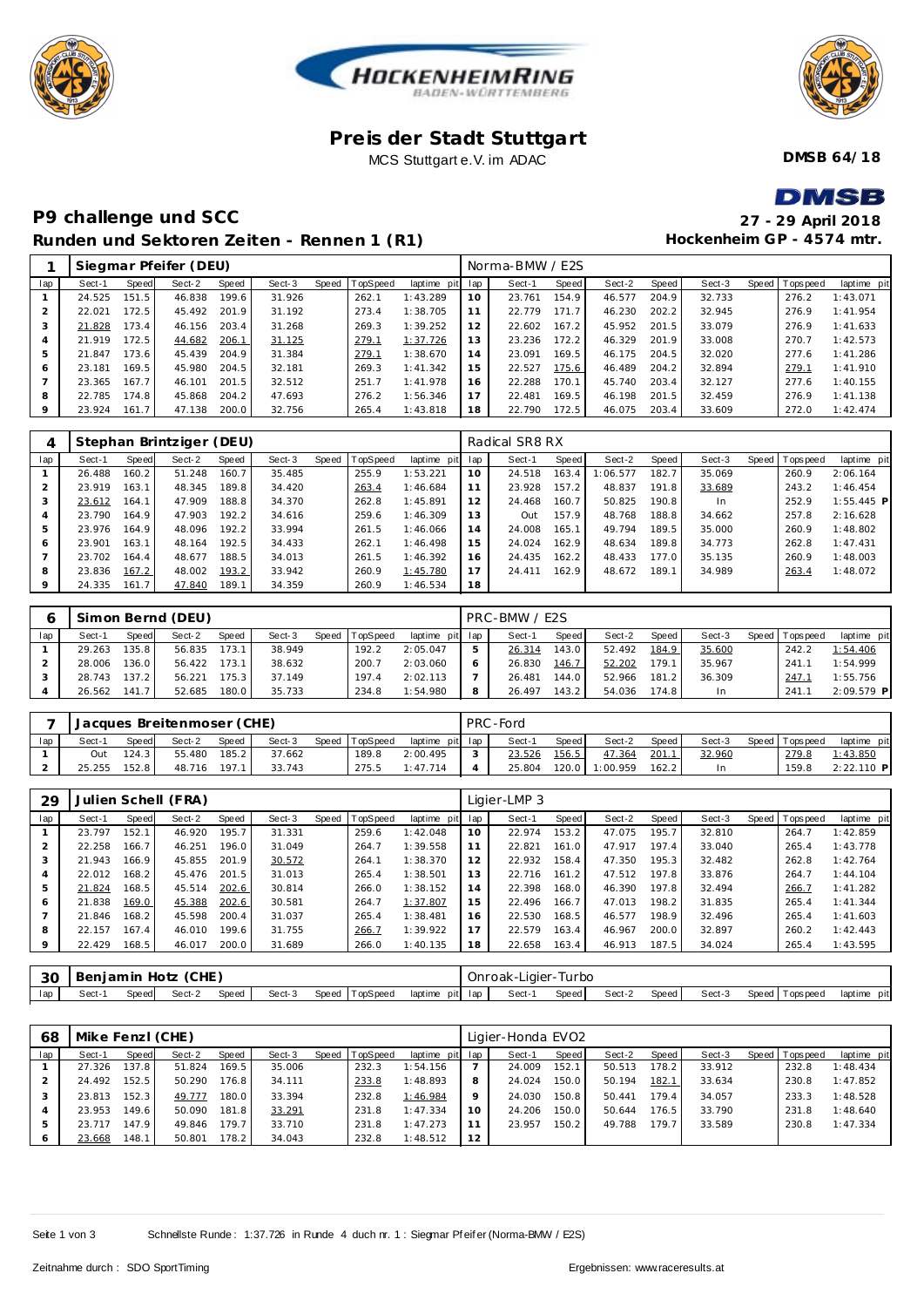





### **Pre is der Stadt Stuttgart** MCS Stuttgart e.V. im ADAC

**DMSB 64/18**

# MCD

## **P9 challenge und SCC Runden und Sektoren Ze iten - Rennen 1 (R1)**

| $\blacksquare$ $\blacksquare$ $\blacksquare$ |
|----------------------------------------------|
| 27 - 29 April 2018                           |
| Hockenheim GP - 4574 mtr.                    |

| 401 |        |       | Manuel Süßenguth |       |        |       |          |                 |    | Porsche 997 GT3 CUP MK II |       |        |       |        |                |             |
|-----|--------|-------|------------------|-------|--------|-------|----------|-----------------|----|---------------------------|-------|--------|-------|--------|----------------|-------------|
| lap | Sect-1 | Speed | Sect-2           | Speed | Sect-3 | Speed | TopSpeed | laptime pit lap |    | Sect-1                    | Speed | Sect-2 | Speed | Sect-3 | Speed Topspeed | laptime pit |
|     | 28.074 | 139.9 | 51.245           | 177.0 | 36.663 |       | 257.8    | 1:55.982        | 10 | 24.579                    | 153.6 | 49.234 | 182.4 | 35.912 | 261.5          | 1:49.725    |
|     | 24.752 | 157.9 | 50.321           | 181.5 | 36.182 |       | 261.5    | 1:51.255        | 11 | 24.796                    | 154.1 | 49.443 | 182.7 | 35.313 | 259.6          | 1:49.552    |
|     | 24.862 | 156.5 | 50.221           | 184.3 | 36.039 |       | 257.1    | 1:51.122        | 12 | 24.500                    | 155.8 | 50.031 | 183.4 | 36.205 | 259.6          | 1:50.736    |
|     | 25.183 | 153.0 | 50.381           | 182.4 | 36.045 |       | 258.4    | 1:51.609        | 13 | 24.595                    | 156.3 | 50.693 | 182.4 | 35.914 | 260.9          | 1:51.202    |
| 5   | 24.461 | 155.8 | 49.512           | 182.1 | 35.763 |       | 258.4    | 1:49.736        | 14 | 24.577                    | 156.1 | 51.365 | 183.4 | 35.818 | 260.2          | 1:51.760    |
| 6   | 24.667 | 157.4 | 49.767           | 181.2 | 35.803 |       | 258.4    | 1:50.237        | 15 | 24.783                    | 147.9 | 51.028 | 179.7 | 37.814 | 246.6          | 1:53.625    |
|     | 24.672 | 155.8 | 49.552           | 182.4 | 35.867 |       | 259.6    | 1:50.091        | 16 | 25.286                    | 156.7 | 50.746 | 182.1 | 35.835 | 256.5          | 1:51.867    |
| 8   | 24.664 | 153.4 | 49.332           | 184.6 | 35.634 |       | 259.6    | 1:49.630        | 17 | 24.781                    | 153.8 | 49.509 | 180.9 | 35.720 | 260.9          | 1:50.010    |
| 9   | 25.250 | 153.4 | 49.390           | 184.6 | 35.638 |       | 259.6    | 1:50.278        | 18 |                           |       |        |       |        |                |             |
|     |        |       |                  |       |        |       |          |                 |    |                           |       |        |       |        |                |             |

| 403 |        | Thomas Prager |        |       |        |       |          |                 |    | Porsche 997 GT3 CUP MK II |       |        |       |        |                |             |
|-----|--------|---------------|--------|-------|--------|-------|----------|-----------------|----|---------------------------|-------|--------|-------|--------|----------------|-------------|
| lap | Sect-1 | Speed         | Sect-2 | Speed | Sect-3 | Speed | TopSpeed | laptime pit lap |    | Sect-1                    | Speed | Sect-2 | Speed | Sect-3 | Speed Topspeed | laptime pit |
|     | 28.414 | 136.5         | 53.387 | 173.9 | 36.670 |       | 227.4    | 1:58.471        | 10 | 25.820                    | 153.2 | 50.818 | 181.2 | 35.939 | 252.3          | 1:52.577    |
|     | 24.993 | 154.9         | 51.713 | 177.3 | 36.311 |       | 255.3    | 1:53.017        |    | 24.821                    | 156.5 | 51.559 | 177.9 | 36.544 | 251.7          | 1:52.924    |
|     | 25.155 | 147.3         | 51.014 | 179.7 | 36.220 |       | 253.5    | 1:52.389        | 12 | 25.460                    | 154.3 | 51.729 | 180.9 | 36.041 | 253.5          | 1:53.230    |
| 4   | 25.591 | 146.9         | 50.819 | 178.8 | 36.235 |       | 253.5    | 1:52.645        | 13 | 25.425                    | 155.4 | 51.057 | 181.5 | 35.885 | 253.5          | 1:52.367    |
| 5   | 24.888 | 157.0         | 50.291 | 181.2 | 36.045 |       | 254.1    | 1:51.224        | 14 | 25.439                    | 145.0 | 51.048 | 181.8 | 35.923 | 252.3          | 1:52.410    |
| 6   | 24.728 | 155.6         | 51.387 | 181.5 | 35.787 |       | 253.5    | 1:51.902        | 15 | 24.923                    | 157.2 | 50.214 | 179.7 | 35.918 | 253.5          | 1:51.055    |
|     | 25.334 | 153.8         | 52.038 | 177.6 | 37.896 |       | 253.5    | 1:55.268        | 16 | 25.129                    | 157.0 | 50.379 | 179.1 | 36.428 | 253.5          | 1:51.936    |
| 8   | 25.271 | 150.0         | 54.052 | 174.5 | 36.574 |       | 253.5    | 1:55.897        | 17 | 24.805                    | 155.2 | 49.994 | 182.1 | 35.849 | 252.9          | 1:50.648    |
|     | 25.075 | 153.6         | 50.979 | 180.9 | 37.000 |       | 252.9    | 1:53.054        | 18 |                           |       |        |       |        |                |             |

| 444     | Boris Schimanski |       |        |       |        |       |          |                 |    | Porsche 991 GT3 CUP MK I |       |        |       |        |                |             |
|---------|------------------|-------|--------|-------|--------|-------|----------|-----------------|----|--------------------------|-------|--------|-------|--------|----------------|-------------|
| lap     | Sect-1           | Speed | Sect-2 | Speed | Sect-3 | Speed | TopSpeed | laptime pit lap |    | Sect-1                   | Speed | Sect-2 | Speed | Sect-3 | Speed Topspeed | laptime pit |
|         | 26.466           | 140.1 | 50.995 | 177.9 | 35.531 |       | 252.9    | 1:52.992        | 10 | 24.662                   | 141.7 | 50.271 | 179.4 | 35.812 | 251.7          | 1:50.745    |
|         | 24.544           | 142.9 | 50.530 | 177.9 | 35.671 |       | 252.9    | 1:50.745        | 11 | 24.496                   | 148.6 | 49.625 | 180.6 | 35.750 | 252.3          | 1:49.871    |
|         | 24.453           | 141.7 | 49.879 | 181.5 | 35.573 |       | 251.7    | 1:49.905        | 12 | 24.454                   | 149.2 | 51.101 | 180.9 | 36.067 | 252.3          | 1:51.622    |
| 4       | 24.562           | 147.9 | 49.812 | 182.1 | 35.580 |       | 251      | 1:49.954        | 13 | 25.058                   | 139.9 | 50.615 | 180.9 | 35.596 | 251.7          | 1:51.269    |
| 5       | 24.532           | 147.3 | 49.553 | 181.8 | 35.059 |       | 251.7    | 1:49.144        | 14 | 24.494                   | 146.5 | 50.622 | 180.9 | 35.307 | 252.9          | 1:50.423    |
| 6       | 24.466           | 144.4 | 49.864 | 182.7 | 35.521 |       | 251      | 1:49.851        | 15 | 24.452                   | 145.0 | 50.123 | 180.3 | 36.091 | 252.3          | 1:50.666    |
|         | 24.670           | 138.5 | 50.258 | 180.3 | 35.442 |       | 250.6    | 1:50.370        | 16 | 24.794                   | 143.0 | 50.523 | 180.3 | 35.753 | 251.2          | 1:51.070    |
| 8       | 24.718           | 140.4 | 50.106 | 180.9 | 35.090 |       | 250.6    | 1:49.914        | 17 | 24.896                   | 145.0 | 51.638 | 180.9 | 36.144 | 248.3          | 1:52.678    |
| $\circ$ | 24.458           | 145.6 | 50.642 | 179.4 | 35.742 |       | 251      | 1:50.842        | 18 |                          |       |        |       |        |                |             |

| 520     | Sebastian Glaser |       |        |       |        | Porsche 997 GT3 Cup S |          |                 |    |        |       |        |       |        |  |                 |             |
|---------|------------------|-------|--------|-------|--------|-----------------------|----------|-----------------|----|--------|-------|--------|-------|--------|--|-----------------|-------------|
| lap     | Sect-1           | Speed | Sect-2 | Speed | Sect-3 | Speed                 | TopSpeed | laptime pit lap |    | Sect-1 | Speed | Sect-2 | Speed | Sect-3 |  | Speed Tops peed | laptime pit |
|         | 26.433           | 155.6 | 50.096 | 175.6 | 34.437 |                       | 261.5    | 1:50.966        | 10 | 23.842 | 160.0 | 49.723 | 187.2 | 34.396 |  | 263.4           | 1:47.961    |
|         | 23.566           | 157.0 | 48.881 | 186.2 | 34.487 |                       | 259.6    | 1:46.934        | 11 | 23.641 | 160.7 | 48.640 | 189.1 | 34.509 |  | 259.6           | 1:46.790    |
| 3       | 23.567           | 160.0 | 48.548 | 185.9 | 34.135 |                       | 260.2    | 1:46.250        | 12 | 23.788 | 155.8 | 48.839 | 187.8 | 35.300 |  | 257.8           | 1:47.927    |
|         | 23.568           | 162.7 | 48.557 | 187.5 | 34.188 |                       | 260.2    | 1:46.313        | 13 | 24.394 | 159.3 | 49.421 | 184.6 | 34.979 |  | 262.8           | 1:48.794    |
|         | 23.567           | 160.7 | 48.656 | 187.2 | 34.348 |                       | 262.8    | 1:46.571        | 14 | 23.738 | 158.8 | 49.780 | 184.9 | 35.066 |  | 259.0           | 1:48.584    |
| 6       | 23.828           | 161.0 | 48.382 | 189.1 | 34.229 |                       | 260.9    | 1:46.439        | 15 | 24.153 | 152.5 | 49.783 | 185.2 | 35.129 |  | 237.9           | 1:49.065    |
|         | 23.741           | 161.4 | 48.877 | 186.5 | 35.113 |                       | 260.2    | 1:47.731        | 16 | 24.065 | 158.6 | 49.272 | 184.9 | 35.148 |  | 261.5           | 1:48.485    |
| 8       | 23.947           | 161.0 | 48.475 | 188.5 | 35.021 |                       | 264.1    | 1:47.443        |    | 23.995 | 157.2 | 49.137 | 184.3 | 36.183 |  | 259.6           | 1:49.315    |
| $\circ$ | 23.606           | 157.7 | 48.745 | 185.2 | 34.323 |                       | 262.8    | 1:46.674        | 18 |        |       |        |       |        |  |                 |             |

| 620            | Hermann Speck (DEU) |                       |        |       |        |       |                 |             |     |        | 997 GT3 R |        |       |        |       |             |             |  |  |  |  |
|----------------|---------------------|-----------------------|--------|-------|--------|-------|-----------------|-------------|-----|--------|-----------|--------|-------|--------|-------|-------------|-------------|--|--|--|--|
| lap            | Sect-1              | Speed                 | Sect-2 | Speed | Sect-3 | Speed | <b>TopSpeed</b> | laptime pit | lap | Sect-1 | Speed     | Sect-2 | Speed | Sect-3 | Speed | T ops pee d | laptime pit |  |  |  |  |
|                | 25.761              | 159.1                 | 47.452 | 190.8 | 33.236 |       | 256.5           | 1:46.449    | 10  | 22.813 | 171.4     | 47.283 | 190.5 | 33.533 |       | 260.2       | 1:43.629    |  |  |  |  |
| $\overline{2}$ | 23.029              | 167<br>$\overline{7}$ | 47.469 | 185.6 | 33.646 |       | 261.5           | 1:44.144    | 11  | 23.490 | 170.3     | 47.326 | 190.1 | 33.555 |       | 260.2       | 1:44.371    |  |  |  |  |
| 3              | 23.143              | 166.4                 | 46.720 | 193.2 | 32.786 |       | 261.5           | 1:42.649    | 12  | 23.125 | 168.2     | 47.554 | 190.8 | 34.010 |       | 259.0       | 1:44.689    |  |  |  |  |
| 4              | 22.880              | 167.2                 | 47.315 | 191.5 | 33.125 |       | 260.2           | 1:43.320    | 13  | 22.984 | 166.4     | 48.841 | 188.8 | 33.957 |       | 262.1       | 1:45.782    |  |  |  |  |
| 5              | 23.011              | 170.1                 | 48.040 | 188.2 | 33.375 |       | 260.9           | 1:44.426    | 14  | 23.324 | 166.4     | 48.016 | 191.5 | 34.025 |       | 256.5       | 1:45.365    |  |  |  |  |
| 6              | 23.082              | 168.2                 | 47.505 | 190.8 | 33.163 |       | 262.1           | 1:43.750    | 15  | 23.107 | 165.6     | 49.352 | 190.1 | 33.721 |       | 262.8       | 1:46.180    |  |  |  |  |
|                | 22.883              | 170.3                 | 47.353 | 189.8 | 33.576 |       | 262.1           | 1:43.812    | 16  | 23.141 | 158.8     | 47.436 | 190.8 | 33.339 |       | 260.9       | 1:43.916    |  |  |  |  |
| 8              | 23.014              | 173.1                 | 47.282 | 193.9 | 33.579 |       | 259.0           | 1:43.875    | 17  | 23.196 | 165.6     | 47.224 | 189.5 | 33.512 |       | 262.1       | 1:43.932    |  |  |  |  |
|                | 23.019              | 172.2                 | 47.583 | 190.5 | 33.801 |       | 260.9           | 1:44.403    | 18  | 23.064 | 168.8     | 48.290 | 185.2 | 33.612 |       | 264.1       | 1:44.966    |  |  |  |  |
|                |                     |                       |        |       |        |       |                 |             |     |        |           |        |       |        |       |             |             |  |  |  |  |

|     | 1623   Stanislav Minsky |       |        |       |        |                |                 | Porsche 991 GT3 R |       |        |       |        |                                   |                |
|-----|-------------------------|-------|--------|-------|--------|----------------|-----------------|-------------------|-------|--------|-------|--------|-----------------------------------|----------------|
| lap | Sect-                   | Speed | Sect-2 | Speed | Sect-3 | Speed TopSpeed | laptime pit lap | Sect-1            | Speed | Sect-2 | Speed | Sect-3 | Speed I <sup>T</sup><br>Tops peed | laptime<br>pit |

Seite 2 von 3 Schnellste Runde : 1:37.726 in Runde 4 duch nr. 1 : Siegmar Pf eif er (Norma-BMW / E2S)